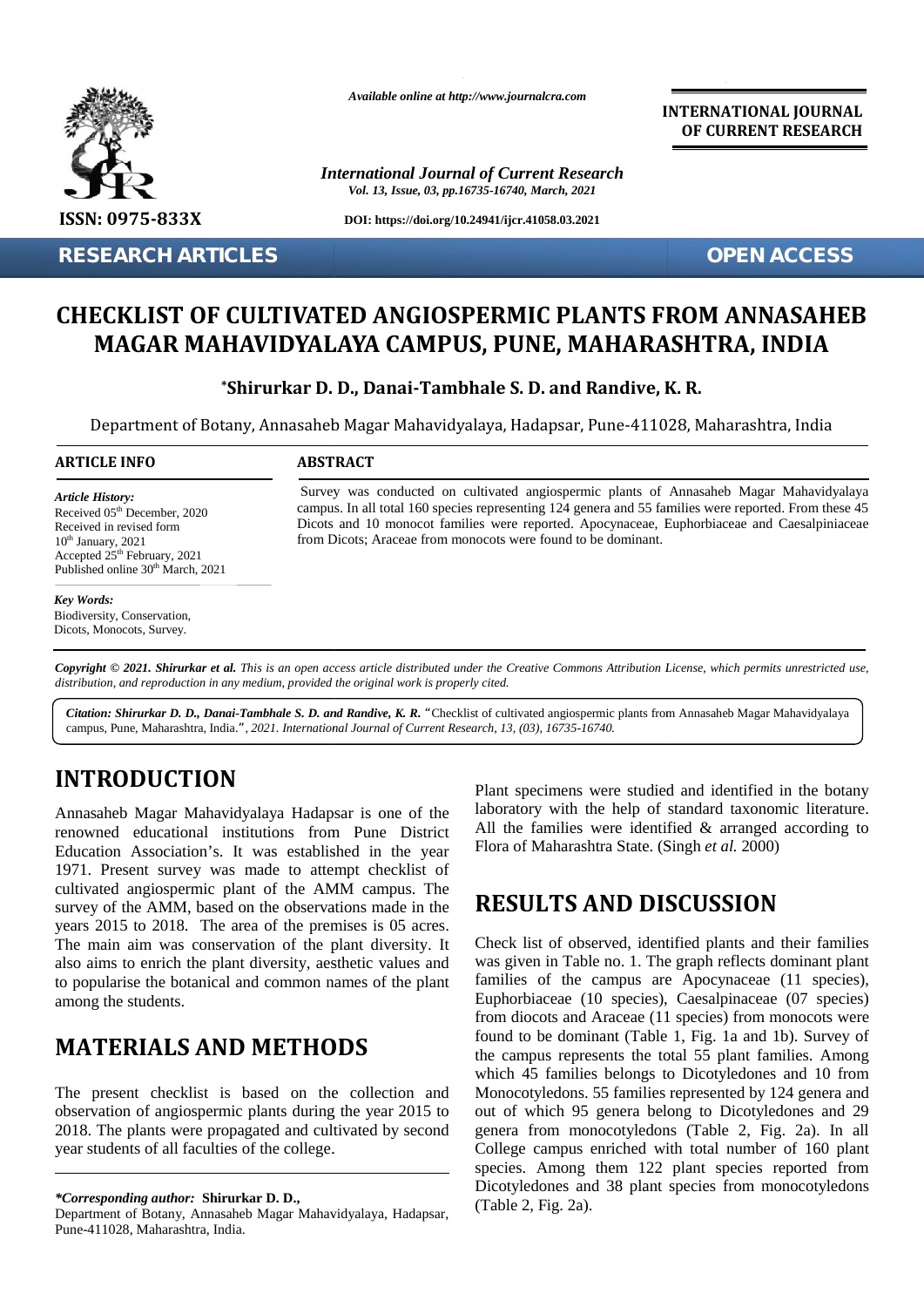| Sr. No.        | Family No.     | No. of species in Family | Family                       | Botanical name of the plant                                                | Common name                 | Habit                       | Class |
|----------------|----------------|--------------------------|------------------------------|----------------------------------------------------------------------------|-----------------------------|-----------------------------|-------|
| -1             |                | 01                       | Magnoliaceae                 | Michelia champaca L.                                                       | Pivala chapha., Sonchapha   | Tree                        | Dicot |
| 2              | $\overline{2}$ | 02                       | Annonaceae                   | Artabotrys hexapetalus (L. f.) Bhandari                                    | Green Champa                | Climber - Woody             | Dicot |
| 3              |                |                          | Annonaceae                   | Polyalthia longifolia (Sonner.) Thw, Enum.                                 | Asoka Tree                  | Tree                        | Dicot |
| $\overline{4}$ | 3              | 01                       | Nymphaeceae                  | Nymphaea sp. Peach Glow                                                    | Water lily.                 | Herb                        | Dicot |
| 5              | $\overline{4}$ | 02                       | Caryophyllaceae              | Dianthus chinesis L.                                                       | Rainbow pink / China pink   | Herb                        | Dicot |
| 6              |                |                          | Caryophyllaceae              | Dianthus plumarius L. Synonyms : Caryophyllus plumarius Moench             | Garden pink                 | Herb                        | Dicot |
| $\overline{7}$ | 5              | 01                       | Portulacaceae                | Portulaca grandiflora Hook                                                 | Cupcake Carrot              | Herb                        | Dicot |
| 8              | 6              | 03                       | Malvaceae                    | Alcea rosea L. Synonym: Althaea rosea Cav                                  | Hollyhock                   | Herb                        | Dicot |
| 9              |                |                          | Malvaceae                    | Hibiscus rosa-sinensis L.                                                  | Jaswand                     | Shrub                       | Dicot |
| 10             |                |                          | Malvaceae                    | Malvaviscu penduliflorus DC.                                               | Muki Jaswand                | Shrub                       | Dicot |
| 11             | 7              | 01                       | Bombacaceae                  | Bombax ceiba L.                                                            | Kapok                       | Tree                        | Dicot |
| 12             | 8              | 01                       | Muntingiaceae                | Muntingia calabura L.                                                      | Singapore cherry            | Climber                     | Dicot |
| 13             | 9              | 01                       | Malpighiaceae                | Galphimia glauca Cav.                                                      | Rain of gold Shower of Gold | Shrub                       | Dicot |
| 14             | 10             | 01                       | Geraniaceae                  | Synonym: Geranium vitifolium L<br>Pelargonium vitifolium L. Ait., Hort.    | Geranium                    | Herb                        | Dicot |
| 15             | 11             | 01                       | Balsaminaceae                | Impatiens balsamina L.                                                     | Garden Balsam / Terada      | Herb                        | Dicot |
| 16             | 12             | 04                       | Rutaceae                     | Aegle marmelos (L.) Corr.                                                  | Bael                        | Tree                        | Dicot |
| 17             |                |                          | Rutaceae                     | Citrus aurantifolia (Christm. & Panz.) Swing.                              | Limbu                       | Tree                        | Dicot |
| 18             |                |                          | Rutaceae                     | Citrus limetta Risso.                                                      | Mosambi                     | Tree                        | Dicot |
| 19             |                |                          | Rutaceae                     | Murraya koenigii (L.) Spreng.                                              | Kadhi-patta                 | Shrub                       | Dicot |
| 20             | 13             | 01                       | Meliaceae                    | Azadirachta indica A. Juss.                                                | Kadu-Neem                   | Tree                        | Dicot |
| 21             | 14             | 01                       | <b>Burseraceae</b>           | Commiphora wightii (Arn.) Bhandari<br>Synonyms: Commiphora mukul           | Gugul                       | Shrub or small              | Dicot |
|                |                |                          |                              | (Stocks) Hook.                                                             |                             | tree                        |       |
| 22             | 15             | 01                       | Vitaceae                     | Cissus quadrangularis L.                                                   | Hadjod                      | Climber                     | Dicot |
| 23             | 16             | 01                       | Anacardiaceae                | Mangifera indica L.                                                        | Amba                        | Tree                        | Dicot |
| 24             |                | 02                       | Fabaceace<br>(Papilionaceae) | Abrus precatorius L.                                                       | Gunj.                       | Climber                     | Dicot |
| 25             |                |                          | Fabaceace                    | Clitoria ternatea L.                                                       | Gokarna                     | Climber                     | Dicot |
|                |                |                          | (Papilionaceae)              |                                                                            |                             |                             |       |
| 26             | 17             | 07                       | Caesalpinaceae               | Saraca asoca (Roxb.) Wild.<br>Synonyms: Saraca indica sensu Bedd. L.       | Sitecha Ashok               | Tree                        | Dicot |
| 27             |                |                          | Caesalpinaceae               | Cassia siamea Lam.                                                         | Kashid                      | Tree                        | Dicot |
| 28             |                |                          | Caesalpinaceae               | Cassia surattensis Burm. f.) H.S. Irwin & Barneby                          | Motha Tarvad                | Tree                        | Dicot |
| 29             |                |                          | Caesalpinaceae               | Tamarindus indica L.                                                       | Chinch                      | Tree                        | Dicot |
| 30             |                |                          | Caesalpinaceae               | Bauhinia acuminata L.                                                      | Safed Kachnar               | Shrub/ middle<br>sized tree | Dicot |
| 31             |                |                          | Caesalpinaceae               | Delonix regia (Hook.) Raf.                                                 | Gulmohar, Flame Tree        | Tree                        | Dicot |
| 32             |                |                          | Caesalpinaceae               | Caesalpinia pulcherrima (L) Sw.                                            | Shankhasur                  | Shrub                       | Dicot |
| 33             | 18             | 04                       | Mimosaceae                   | Albizia lebbeck (L.) Willd                                                 | Shirish                     | Tree                        | Dicot |
| 34             |                |                          | Mimosaceae                   | Pithecellobium dulce (Roxb.) Benth & Hook. Synonyms : Mimosa dulce (Roxb.) | Vilayati chinch             | Tree                        | Dicot |
| 35             |                |                          | Mimosaceae                   | Prosopis cineraria (L) Druce                                               | Shami                       | Tree                        | Dicot |
| 36             |                |                          | Mimosaceae                   | Mimosa pudica L.                                                           | Touch-Me-Not, Lajalu        | Tree                        | Dicot |
| 37             | 19             | 01                       | Rosaceae                     | Rosa sp.                                                                   | Gulab                       | Herb or small               | Dicot |
|                |                |                          |                              |                                                                            |                             | shrub                       |       |
| 38             | 20             | 02                       | Crassulaceae                 | Bryophylum pinnatum Oken                                                   | Paanphuti                   | Herb                        | Dicot |
| 39             |                |                          | Crassulaceae                 | Graptoveria opalina                                                        | Stonecrops                  | Herb                        | Dicot |
| 40             | 21             | 02                       | Combretaceae                 | Quisqualis indica L.                                                       | Madhumalti, Rangoon Creeper | Climber                     | Dicot |

|  | Table 1. List of Angiosperm Plants from Annasaheb Magar Mahavidyalaya Campus |
|--|------------------------------------------------------------------------------|
|--|------------------------------------------------------------------------------|

Continue …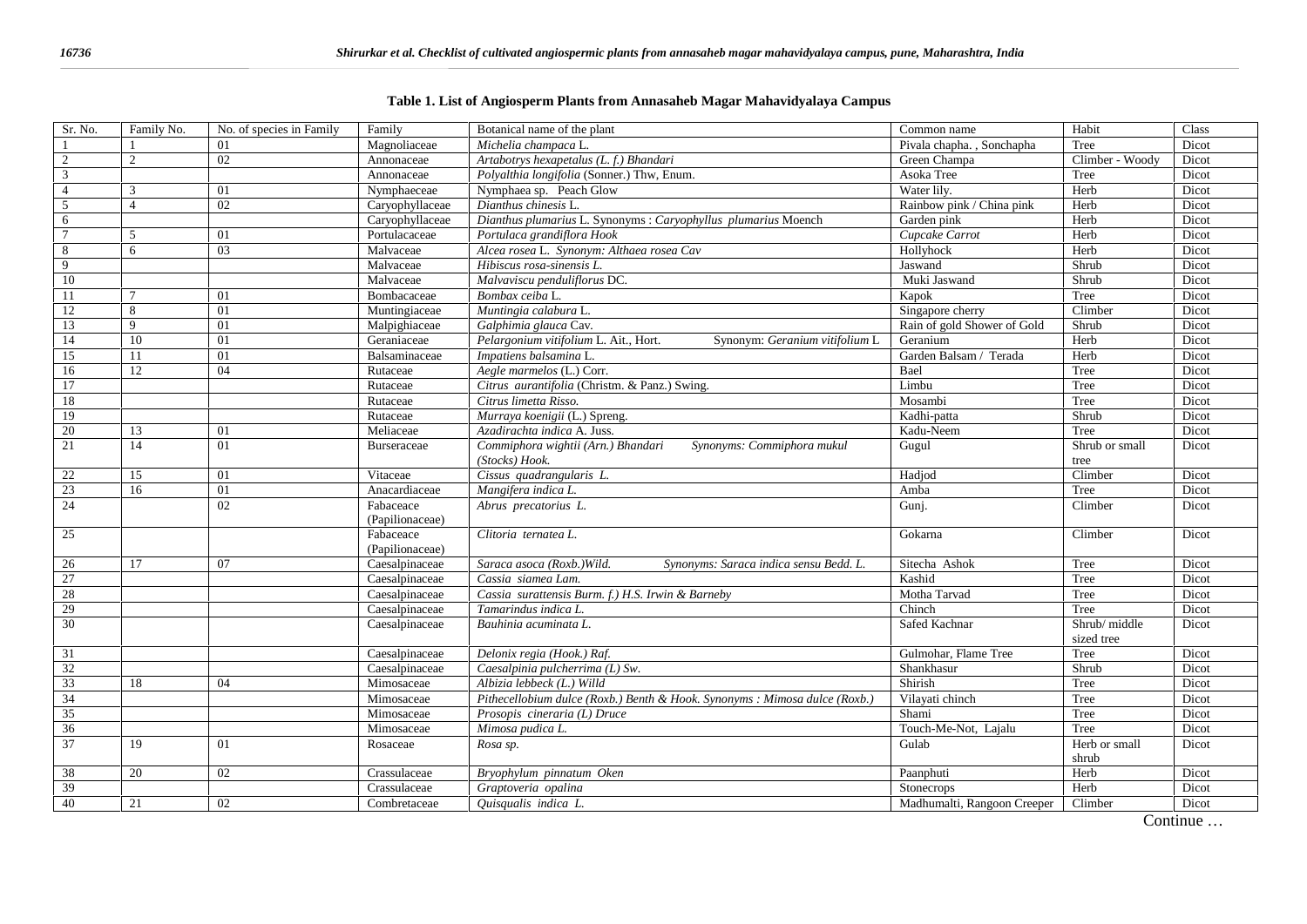| 41 |    |    | Combretaceae     | Terminalia catappa L.                                                      | Desi Badam                      | Tree                | Dicot |
|----|----|----|------------------|----------------------------------------------------------------------------|---------------------------------|---------------------|-------|
| 42 | 22 | 05 | Myrtaceae        | Callistemon lanceolatus (Sm.) Sweet                                        | Bottle brush                    | Tree or shrub       | Dicot |
| 43 |    |    | Myrtaceae        | Eucalyptus globulus Labill.                                                | Nilgiri                         | Tree                | Dicot |
| 44 |    |    | Myrtaceae        | Psidium guajava L.                                                         | Peru                            | Tree                | Dicot |
| 45 |    |    | Myrtaceae        | Syzygium cumini (L.) Skeels,<br>Synonyms: Eugenia jambolana Lam.           | Jambul                          | Tree                | Dicot |
| 46 |    |    | Myrtaceae        | Xanthostemon youngii C.T. White & W. d. Francis                            | Red penda / crimson penda       | Shrub               | Dicot |
| 47 | 23 | 01 | Melastomataceae  | Tibouchina urvilleana Cogn.                                                | Glory Bush, Princess Flower     | Shrub               | Dicot |
| 48 | 24 | 01 | Lythraceae       | Lagerstroemia speciosa (L) Pers.                                           | Pride of India, Taaman          | Tree                | Dicot |
| 49 | 25 | 02 | Passifloraceae   | Passiflora caerulea L.                                                     | Krishnakamal                    | Climber             | Dicot |
| 50 |    |    | Passifloraceae   | Passiflora incarnata L                                                     | purple passionflower            | Climber             | Dicot |
| 51 | 26 | 03 | Cactaceae        | Cereus peruvianus Mill                                                     | <b>Apple Cactus</b>             | Shrub               | Dicot |
| 52 |    |    | Cactaceae        | Echinocactus grusonii Hildm.                                               | Golden ball                     | Shrub               | Dicot |
| 53 |    |    | Cactaceae        | Epiphyllum oxypetalum                                                      | Brahma-Kamal                    | Shrub               | Dicot |
| 54 | 27 | 05 | Rubiaceae        | Hamelia patens Jacq.                                                       | Fire Bush                       | Shrub               | Dicot |
| 55 |    |    | Rubiaceae        | Ixora coccinea L.                                                          | Kuda, Jungle flame              | Shrub               | Dicot |
| 56 |    |    | Rubiaceae        | Mussaenda erythophylla Schumach & Thonn.                                   | Red flag bush, Buddha's lamp    | Shrub               | Dicot |
| 57 |    |    | Rubiaceae        | Mussaenda frondosa, L.                                                     | Dhobi tree, white flag bush     | Shrub               | Dicot |
| 58 |    |    | Rubiaceae        | Pentas lanceolata (Forsk) Deflers                                          | Star Flower, Star Cluster       | Herb                | Dicot |
| 59 | 28 | 05 | Asteraceae       | Chrysanthemum indicum L.                                                   | Shevati                         | Herb                | Dicot |
| 60 |    |    | Asteraceae       | Gaillardia aristata Pursh                                                  | <b>Blanket</b> flower           | Herb                | Dicot |
| 61 |    |    | Asteraceae       | Gaillardia pulchella Foug.                                                 | <b>Blanket</b> flower           | Herb                | Dicot |
| 62 |    |    | Asteraceae       | Spilanthes acmella Murr. Synonyms: S. paniculata, Spilanthes calva DC.     | Akarkara                        | Herb                | Dicot |
| 63 |    |    | Asteraceae       | Tagetus erecta L.                                                          | Zendu                           | Herb                | Dicot |
| 64 | 29 | 02 | Plumbaginaceae   | Plumbago auriculata Lam.                                                   | <b>Blue Chitrak</b>             | Herb                | Dicot |
| 65 |    |    | Plumbaginaceae   | Plumbago zeylanica L.                                                      | Pandhara Chitrak                | Herb.               | Dicot |
| 66 | 30 | 02 | Oleaceae         | Jasminum samba (L.) Aiton                                                  | Mogra                           | Shrub               | Dicot |
| 67 |    |    | Oleaceae         | Nyctanthes arbor-tristis L                                                 | Parijatak                       | Shrub or small tree | Dicot |
| 68 | 31 | 11 | Apocynaceae      | Adenium obesum Roem. & Schult.                                             | Red Sandalwood, Desert rose     | Tree (Bonsai)       | Dicot |
| 69 |    |    | Apocynaceae      | Allamanda blanchetii A. DC.                                                | vine red Allamanda              | Climer              | Dicot |
| 70 |    |    | Apocynaceae      | Allamanda cathartica L.                                                    | Yellow Allamanda Golden trumpet | Climer              | Dicot |
| 71 |    |    | Apocynaceae      | Alstonia scholaris L. R.Br.                                                | Saptparni                       | Tree                | Dicot |
| 72 |    |    | Apocynaceae      | Cascabella thevetia (L)                                                    | Pivali Kanher, Bitti            | Shrub or small tree | Dicot |
| 73 |    |    | Apocynaceae      | Catharanthus roseus (L.) G. Don.                                           | Sadaphuli                       | Herb                | Dicot |
| 74 |    |    | Apocynaceae      | Nerium indicum Mill. Gard.                                                 | Kaner                           | Shrub               | Dicot |
| 75 |    |    | Apocynaceae      | Plumeri alba L.                                                            | White Champka, white frangipani | Tree -Small         | Dicot |
| 76 |    |    | Apocynaceae      | Plumeria pudica Jacq.                                                      | Golden Arrow                    | Tree -Small         | Dicot |
| 77 |    |    | Apocynaceae      | Plumeria obtuse L.                                                         | Singapore graveyard flower      | Tree -Small         | Dicot |
| 78 |    |    | Apocynaceae      | Plumeria rubra L. Synonyms : Plumeria acutifolia Poir.                     | Red champka                     | Tree -Small         | Dicot |
| 79 | 32 | 03 | Solanaceae       | Cestrum nocturnum L.                                                       | Raat-ni-Rani                    | Climber             | Dicot |
| 80 |    |    | Solanaceae       | Petunia grandiflora                                                        | Crimson star                    | Herb                | Dicot |
| 81 |    |    | Solanaceae       | Withania somnifera (L.) Dunal.                                             | Ashwagandha                     | Shrub               | Dicot |
| 82 | 33 | 01 | Scrophulariaceae | Russelia equisetiformrs Schlt Dl. & Cham. Synonyms Russelia juncea Zucc.   | Fountain or Fire Cracker        | Shrub               | Dicot |
| 83 | 34 | 05 | Bignoniaceae     | Campsis radicans Seem. Journ.                                              | <b>Trumpet Vine</b>             | Shrub               | Dicot |
| 84 |    |    | Bignoniaceae     | Dolichandra unguis-cati (L.) Miers<br>Synonyms: Bignonia unguis-cati L.    | Cat's Claw/ Nakh Vel            | Climber             | Dicot |
| 85 |    |    | Bignoniaceae     | Jacaranda acutifolia Humb & Bonpl                                          | Nil mohar                       | Tree                | Dicot |
| 86 |    |    | Bignoniaceae     | Pandorea jasminoides (Lindl.) K. Schum. cultivar alba                      | Bower creeper, bower vine       | Climber             | Dicot |
| 87 |    |    | Bignoniaceae     | Pyrostegia venusta (Ker Gawl.) Miers Synonyms : Bignonia venusta Ker Gawl. | Flame Vine, Flaming Trumpet     | Climber             | Dicot |
| 88 | 35 | 01 | Acanthaceae      | Justicia adhatoda L. Synonyms: Adhatoda vasica Nees                        | Adulsa                          | Shrub               | Dicot |
| 89 | 36 | 02 | Thunbergiaceae   | Thunbergia laevis Nees                                                     | Whitelady                       | Climber             | Dicot |
| 90 |    |    | Thunbergiaceae   | Thunbergia grandiflora (Roxb. Ex Rottl.)                                   | Blue Thunbergia, blue skyflower | Climber             | Dicot |

Continue …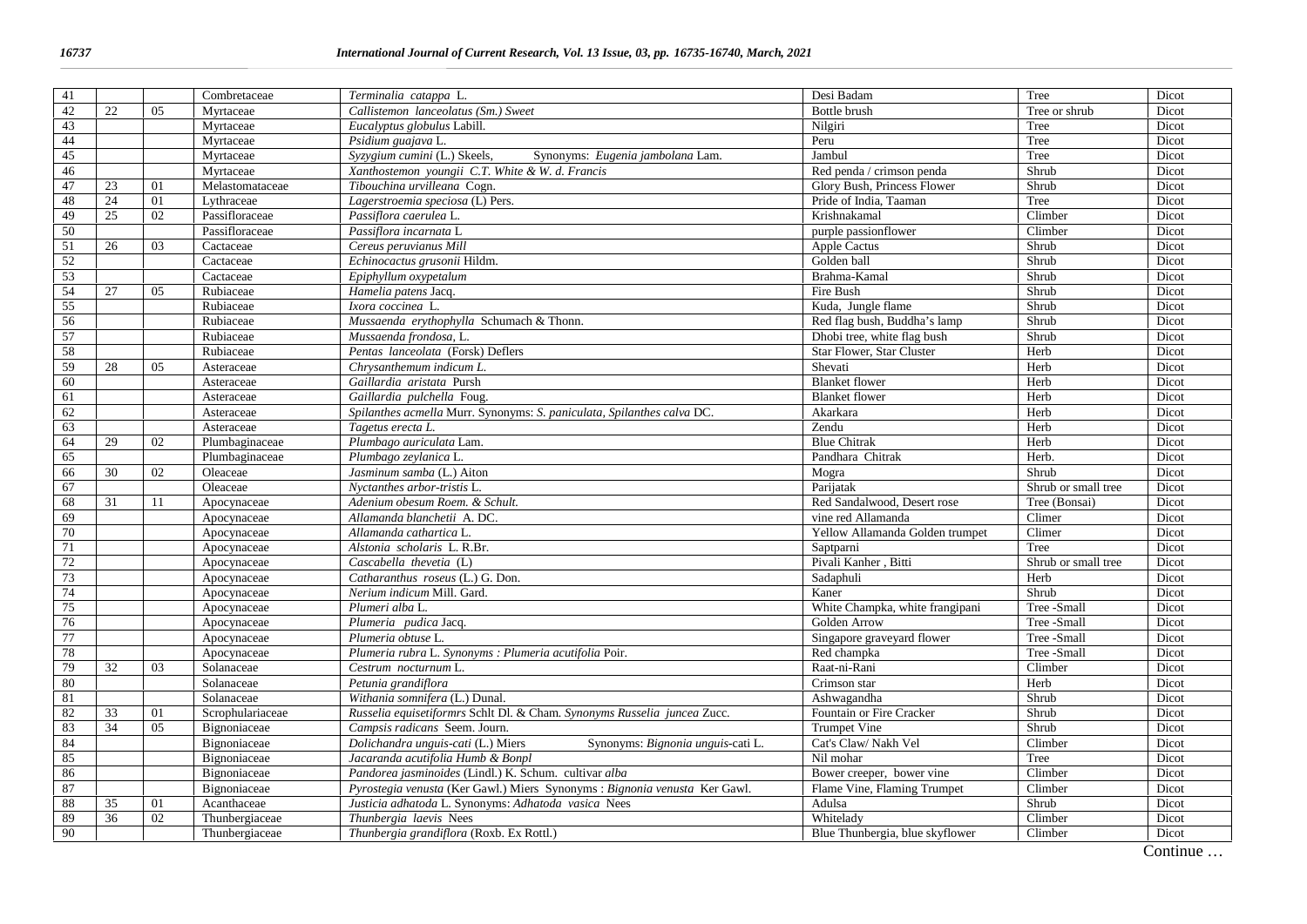| 92<br><b>Bleeding Heart Vine</b><br>Verbenaceae<br>Clerodendrum thomsoniae Balf.f.<br>Climber<br>Dicot<br>93<br>Verbenaceae<br>Lantana camera L. var. aculeata<br>Tantani, Ghaneri<br>Tree<br>Dicot<br>94<br>Verbenaceae<br>Lantana involucrata L.<br>Shrub<br>Dicot<br>Buttonsage<br>95<br>Lantana montevidensis (Spreng) Brig<br>trailing lantana<br>Verbenaceae<br>Shrub.<br>Dicot<br>96<br>38<br>Ocimum tenuiflorum L., Synonym: Ocimum sanctum L.<br>Krishna Tulsi,<br>05<br>Lamiaceae (Labiateae)<br>Herb or Under Shrub<br>Dicot<br>97<br>Ocimum americanum L. Synonym: Ocimum canum, Sims.<br>Lamiaceae (Labiateae)<br>Ran Tulsi<br>Herb or Under Shrub<br>Dicot<br>98<br>Lamiaceae (Labiateae)<br>Ocimum basilicum L.<br>Sabja<br>Herb or Under Shrub<br>Dicot<br>99<br>Lamiaceae (Labiateae)<br>Plectranthus scutellarioides (L.) R. Br. Synonyms: Coleus blumei Benth.<br>Coleus<br>Herb<br>Dicot<br>100<br>Plectranthus amboinicus Lour. Synonyms: Coleus amboinicus<br>Indian Mint, Owa pan<br>Herb<br>Dicot<br>Lamiaceae (Labiateae)<br>39<br>01<br>Nyctaginaceae<br>Bougainvillea spectabilis Willd<br>Bougainvel<br>Climber - Woody<br>Dicot<br>101<br>40<br>03<br>102<br>Amaranthaceae<br>Celosia argentea L. var. cristata<br>Cockscomb<br>Herb<br>Dicot<br>103<br>Celosia spicata L. Sp.<br>Kurdu<br>Herb<br>Dicot<br>Amaranthaceae<br>Gomphrena globosa L.<br>Herb<br>104<br>Amaranthaceae<br>Makhmali, Supari<br>Dicot<br>Tree<br>105<br>41<br>01<br>Lauraceae<br>Cinnamon verum Persl Synonyms: Cinnamon zeylanicum Blume<br>Dalchini<br>Monocot<br>42<br>02<br>Nagvel, Nagarvel,<br>Climber<br>Dicot<br>106<br>Piperaceae<br>Piper betle L.<br>107<br>Piperaceae<br>Piper nigrum L.<br>Black Pepper, Kala Mari<br>Climber<br>Dicot<br>43<br>Grevillea robusta A. Cunn. Ex. R.Br.<br>Silver Oak<br>Tree<br>Dicot<br>108<br>01<br>Proteaceae<br>44<br>10<br>Euphorbiaceae<br>Acalypha wilkesiana Muell-Arg<br>Shrub<br>Dicot<br>109<br>Acalypha<br>Euphorbiaceae<br>Acalypha hispida Burm.<br>Acalypha, Copper leaf<br>Shrub<br>Dicot<br>110<br>111<br>Euphorbiaceae<br>Codiaeum variegatum var. angustifolium<br>Limbu croton<br>Shrub<br>Dicot<br>Euphorbiaceae<br>Codiaeum variegatum var. Pictum, (L.) Bl., Bijdr.<br>Amba Croton<br>Shrub<br>Dicot<br>112<br>Euphorbiaceae<br>113<br>Codiaeum variegatum var. Spirale<br>Croton<br>Shrub<br>Dicot<br>Euphorbiaceae<br>Tawa<br>114<br>Euphorbia milli Ch. Des. Moulins<br>Shrub<br>Dicot<br>Euphorbiaceae<br>Euphorbia pulcherrima Willd. ex Klotzsch<br>Lal-patti<br>Shrub<br>Dicot<br>115<br>116<br>Euphorbiaceae<br>Jatropha gossipifolia L.<br>bellyache bush<br>Shrub<br>Dicot<br>Jatropha integerrima Jacq. Synonyms: Jatropha pandurifolia Andr. Jatropha hastate Jacq.<br>Euphorbiaceae<br>Peregrina, Spicy Jatropha,<br>Dicot<br>117<br>Shrub<br>Euphorbiaceae<br>Phyllanthus emblica L. Synonyms: Emblica officinalis Gaertn.<br>Amla<br>Tree<br>Dicot<br>118<br>45<br>04<br>Tree<br>Dicot<br>119<br>Moraceae<br>Ficus benghalensis L.<br>Banyan tree<br>120<br>Tree<br>Dicot<br>Moraceae<br>Ficus benjamina L.<br>Weeping Fig.<br>121<br>Dicot<br>Moraceae<br>Ficus racemosa Linn Synonyms: Ficus glomerata Roxb.<br>Umber<br>Tree<br>122<br>Ficus religiosa L.<br>Pimpal<br>Dicot<br>Moraceae<br>Tree<br>123<br>01<br>Zingiberaceae<br>Costus igneus N.E. Br.<br>Herb<br>Monocot<br>46<br>Insulin plant<br>47<br>02<br>124<br>Canna indica L<br>Cannaceae<br>Kardali<br>Herb<br>Monocot<br>125<br>Kardal<br>Cannaceae<br>Canna flaccida Rosc.<br>Herb<br>Monocot<br>126<br>48<br>01<br>Strelitziaceae<br>Strelitzia reginae Banks<br><b>Bird of Paradise</b><br>Herb<br>Monocot<br>49<br>02<br>127<br>Scadoxus multiflorous (Martyn) Raf.<br>Monocot<br>Amaryllidaceae<br>Blood lily, May flower<br>Herb<br>128<br>Amaryllidaceae<br>Zephyranthes candida (Lindl.) Synonyms: Amaryllis candida Lindl.<br>Fairy Lily<br>Herb<br>Monocot<br>129<br>50<br>05<br><b>Snake Plant</b><br>Herb<br>Monocot<br>Sansevieria trifasciata Prain Synonyms: Dracaena trifasciata Prain<br>Agavaceae<br>130<br>Polianthes tuberosa L.<br>Tube Rose, Rajnigandha<br>Herb<br>Monocot<br>Agavaceae<br>131<br>Dracaena fragrans (L.) Ker Gawl.<br>Corn Plant<br>Shrub<br>Monocot<br>Agavaceae<br>132<br>Palm lily<br>Shrub or small tree<br>Monocot<br>Agavaceae<br>Cordyline rubra Otto & A. Dietr<br>133<br>Cordyline fruticosa (L.) A. Chev. Synonyms : Dracaena terminalis L.<br>Ti plant<br>Shrub or small tree<br>Monocot<br>Agavaceae<br>134<br>51<br>05<br>Liliaceae<br>Aloe vera (L.) Burm<br>Korphad<br>Herb under Shrub<br>Monocot<br>135<br>Asparagus densiflorus (Kunth) Jesso<br>Asparagus Fern / foxtail fern<br>Liliaceae<br>Herb<br>Monocot<br>136<br>Liliaceae<br>Asparagus plumosus Baker., J. Linn<br>Climbing asparagus fern<br>Climber<br>Monocot<br>Asparagus racemosus Willd.<br>137<br>Liliaceae<br>Shatavari<br>Climber<br>Monocot<br>138<br>Chlorophytum comosum (Thunb.) Jacques<br>Spider Plant<br>Herb<br>Liliaceae<br>Monocot<br>52<br>04<br>139<br>Commelinaceae<br>Rhoeo spathacea (Sw.)<br>Rhoeo<br>Herb<br>Monocot<br>140<br>Tradescantia pallida (Rose) D. R. Hunt<br>Purple Queen<br>Herb<br>Monocot<br>Commelinaceae<br>141<br>Tradescantia zebrina (Schinz) D. R. Hunt<br>Herb<br>Monocot<br>Commelinaceae<br>Wandering jew | 91 | 37 | 05 | Verbenaceae | Clerodendrum wallichii Merr. | Bridal vail | Shrub | Dicot |
|--------------------------------------------------------------------------------------------------------------------------------------------------------------------------------------------------------------------------------------------------------------------------------------------------------------------------------------------------------------------------------------------------------------------------------------------------------------------------------------------------------------------------------------------------------------------------------------------------------------------------------------------------------------------------------------------------------------------------------------------------------------------------------------------------------------------------------------------------------------------------------------------------------------------------------------------------------------------------------------------------------------------------------------------------------------------------------------------------------------------------------------------------------------------------------------------------------------------------------------------------------------------------------------------------------------------------------------------------------------------------------------------------------------------------------------------------------------------------------------------------------------------------------------------------------------------------------------------------------------------------------------------------------------------------------------------------------------------------------------------------------------------------------------------------------------------------------------------------------------------------------------------------------------------------------------------------------------------------------------------------------------------------------------------------------------------------------------------------------------------------------------------------------------------------------------------------------------------------------------------------------------------------------------------------------------------------------------------------------------------------------------------------------------------------------------------------------------------------------------------------------------------------------------------------------------------------------------------------------------------------------------------------------------------------------------------------------------------------------------------------------------------------------------------------------------------------------------------------------------------------------------------------------------------------------------------------------------------------------------------------------------------------------------------------------------------------------------------------------------------------------------------------------------------------------------------------------------------------------------------------------------------------------------------------------------------------------------------------------------------------------------------------------------------------------------------------------------------------------------------------------------------------------------------------------------------------------------------------------------------------------------------------------------------------------------------------------------------------------------------------------------------------------------------------------------------------------------------------------------------------------------------------------------------------------------------------------------------------------------------------------------------------------------------------------------------------------------------------------------------------------------------------------------------------------------------------------------------------------------------------------------------------------------------------------------------------------------------------------------------------------------------------------------------------------------------------------------------------------------------------------------------------------------------------------------------------------------------------------------------------------------------------------------------------------------------------------------------------------------------------------------------------------------------------------------------------------------------------------------------------------------------------------------------------------------------------------------------------------------------------------------------------------------------------------------------------------------------------------------------------------------------------------------------------------------------------------------------------------------------------------------------------------------------------------------------------------------|----|----|----|-------------|------------------------------|-------------|-------|-------|
|                                                                                                                                                                                                                                                                                                                                                                                                                                                                                                                                                                                                                                                                                                                                                                                                                                                                                                                                                                                                                                                                                                                                                                                                                                                                                                                                                                                                                                                                                                                                                                                                                                                                                                                                                                                                                                                                                                                                                                                                                                                                                                                                                                                                                                                                                                                                                                                                                                                                                                                                                                                                                                                                                                                                                                                                                                                                                                                                                                                                                                                                                                                                                                                                                                                                                                                                                                                                                                                                                                                                                                                                                                                                                                                                                                                                                                                                                                                                                                                                                                                                                                                                                                                                                                                                                                                                                                                                                                                                                                                                                                                                                                                                                                                                                                                                                                                                                                                                                                                                                                                                                                                                                                                                                                                                                                                                      |    |    |    |             |                              |             |       |       |
|                                                                                                                                                                                                                                                                                                                                                                                                                                                                                                                                                                                                                                                                                                                                                                                                                                                                                                                                                                                                                                                                                                                                                                                                                                                                                                                                                                                                                                                                                                                                                                                                                                                                                                                                                                                                                                                                                                                                                                                                                                                                                                                                                                                                                                                                                                                                                                                                                                                                                                                                                                                                                                                                                                                                                                                                                                                                                                                                                                                                                                                                                                                                                                                                                                                                                                                                                                                                                                                                                                                                                                                                                                                                                                                                                                                                                                                                                                                                                                                                                                                                                                                                                                                                                                                                                                                                                                                                                                                                                                                                                                                                                                                                                                                                                                                                                                                                                                                                                                                                                                                                                                                                                                                                                                                                                                                                      |    |    |    |             |                              |             |       |       |
|                                                                                                                                                                                                                                                                                                                                                                                                                                                                                                                                                                                                                                                                                                                                                                                                                                                                                                                                                                                                                                                                                                                                                                                                                                                                                                                                                                                                                                                                                                                                                                                                                                                                                                                                                                                                                                                                                                                                                                                                                                                                                                                                                                                                                                                                                                                                                                                                                                                                                                                                                                                                                                                                                                                                                                                                                                                                                                                                                                                                                                                                                                                                                                                                                                                                                                                                                                                                                                                                                                                                                                                                                                                                                                                                                                                                                                                                                                                                                                                                                                                                                                                                                                                                                                                                                                                                                                                                                                                                                                                                                                                                                                                                                                                                                                                                                                                                                                                                                                                                                                                                                                                                                                                                                                                                                                                                      |    |    |    |             |                              |             |       |       |
|                                                                                                                                                                                                                                                                                                                                                                                                                                                                                                                                                                                                                                                                                                                                                                                                                                                                                                                                                                                                                                                                                                                                                                                                                                                                                                                                                                                                                                                                                                                                                                                                                                                                                                                                                                                                                                                                                                                                                                                                                                                                                                                                                                                                                                                                                                                                                                                                                                                                                                                                                                                                                                                                                                                                                                                                                                                                                                                                                                                                                                                                                                                                                                                                                                                                                                                                                                                                                                                                                                                                                                                                                                                                                                                                                                                                                                                                                                                                                                                                                                                                                                                                                                                                                                                                                                                                                                                                                                                                                                                                                                                                                                                                                                                                                                                                                                                                                                                                                                                                                                                                                                                                                                                                                                                                                                                                      |    |    |    |             |                              |             |       |       |
|                                                                                                                                                                                                                                                                                                                                                                                                                                                                                                                                                                                                                                                                                                                                                                                                                                                                                                                                                                                                                                                                                                                                                                                                                                                                                                                                                                                                                                                                                                                                                                                                                                                                                                                                                                                                                                                                                                                                                                                                                                                                                                                                                                                                                                                                                                                                                                                                                                                                                                                                                                                                                                                                                                                                                                                                                                                                                                                                                                                                                                                                                                                                                                                                                                                                                                                                                                                                                                                                                                                                                                                                                                                                                                                                                                                                                                                                                                                                                                                                                                                                                                                                                                                                                                                                                                                                                                                                                                                                                                                                                                                                                                                                                                                                                                                                                                                                                                                                                                                                                                                                                                                                                                                                                                                                                                                                      |    |    |    |             |                              |             |       |       |
|                                                                                                                                                                                                                                                                                                                                                                                                                                                                                                                                                                                                                                                                                                                                                                                                                                                                                                                                                                                                                                                                                                                                                                                                                                                                                                                                                                                                                                                                                                                                                                                                                                                                                                                                                                                                                                                                                                                                                                                                                                                                                                                                                                                                                                                                                                                                                                                                                                                                                                                                                                                                                                                                                                                                                                                                                                                                                                                                                                                                                                                                                                                                                                                                                                                                                                                                                                                                                                                                                                                                                                                                                                                                                                                                                                                                                                                                                                                                                                                                                                                                                                                                                                                                                                                                                                                                                                                                                                                                                                                                                                                                                                                                                                                                                                                                                                                                                                                                                                                                                                                                                                                                                                                                                                                                                                                                      |    |    |    |             |                              |             |       |       |
|                                                                                                                                                                                                                                                                                                                                                                                                                                                                                                                                                                                                                                                                                                                                                                                                                                                                                                                                                                                                                                                                                                                                                                                                                                                                                                                                                                                                                                                                                                                                                                                                                                                                                                                                                                                                                                                                                                                                                                                                                                                                                                                                                                                                                                                                                                                                                                                                                                                                                                                                                                                                                                                                                                                                                                                                                                                                                                                                                                                                                                                                                                                                                                                                                                                                                                                                                                                                                                                                                                                                                                                                                                                                                                                                                                                                                                                                                                                                                                                                                                                                                                                                                                                                                                                                                                                                                                                                                                                                                                                                                                                                                                                                                                                                                                                                                                                                                                                                                                                                                                                                                                                                                                                                                                                                                                                                      |    |    |    |             |                              |             |       |       |
|                                                                                                                                                                                                                                                                                                                                                                                                                                                                                                                                                                                                                                                                                                                                                                                                                                                                                                                                                                                                                                                                                                                                                                                                                                                                                                                                                                                                                                                                                                                                                                                                                                                                                                                                                                                                                                                                                                                                                                                                                                                                                                                                                                                                                                                                                                                                                                                                                                                                                                                                                                                                                                                                                                                                                                                                                                                                                                                                                                                                                                                                                                                                                                                                                                                                                                                                                                                                                                                                                                                                                                                                                                                                                                                                                                                                                                                                                                                                                                                                                                                                                                                                                                                                                                                                                                                                                                                                                                                                                                                                                                                                                                                                                                                                                                                                                                                                                                                                                                                                                                                                                                                                                                                                                                                                                                                                      |    |    |    |             |                              |             |       |       |
|                                                                                                                                                                                                                                                                                                                                                                                                                                                                                                                                                                                                                                                                                                                                                                                                                                                                                                                                                                                                                                                                                                                                                                                                                                                                                                                                                                                                                                                                                                                                                                                                                                                                                                                                                                                                                                                                                                                                                                                                                                                                                                                                                                                                                                                                                                                                                                                                                                                                                                                                                                                                                                                                                                                                                                                                                                                                                                                                                                                                                                                                                                                                                                                                                                                                                                                                                                                                                                                                                                                                                                                                                                                                                                                                                                                                                                                                                                                                                                                                                                                                                                                                                                                                                                                                                                                                                                                                                                                                                                                                                                                                                                                                                                                                                                                                                                                                                                                                                                                                                                                                                                                                                                                                                                                                                                                                      |    |    |    |             |                              |             |       |       |
|                                                                                                                                                                                                                                                                                                                                                                                                                                                                                                                                                                                                                                                                                                                                                                                                                                                                                                                                                                                                                                                                                                                                                                                                                                                                                                                                                                                                                                                                                                                                                                                                                                                                                                                                                                                                                                                                                                                                                                                                                                                                                                                                                                                                                                                                                                                                                                                                                                                                                                                                                                                                                                                                                                                                                                                                                                                                                                                                                                                                                                                                                                                                                                                                                                                                                                                                                                                                                                                                                                                                                                                                                                                                                                                                                                                                                                                                                                                                                                                                                                                                                                                                                                                                                                                                                                                                                                                                                                                                                                                                                                                                                                                                                                                                                                                                                                                                                                                                                                                                                                                                                                                                                                                                                                                                                                                                      |    |    |    |             |                              |             |       |       |
|                                                                                                                                                                                                                                                                                                                                                                                                                                                                                                                                                                                                                                                                                                                                                                                                                                                                                                                                                                                                                                                                                                                                                                                                                                                                                                                                                                                                                                                                                                                                                                                                                                                                                                                                                                                                                                                                                                                                                                                                                                                                                                                                                                                                                                                                                                                                                                                                                                                                                                                                                                                                                                                                                                                                                                                                                                                                                                                                                                                                                                                                                                                                                                                                                                                                                                                                                                                                                                                                                                                                                                                                                                                                                                                                                                                                                                                                                                                                                                                                                                                                                                                                                                                                                                                                                                                                                                                                                                                                                                                                                                                                                                                                                                                                                                                                                                                                                                                                                                                                                                                                                                                                                                                                                                                                                                                                      |    |    |    |             |                              |             |       |       |
|                                                                                                                                                                                                                                                                                                                                                                                                                                                                                                                                                                                                                                                                                                                                                                                                                                                                                                                                                                                                                                                                                                                                                                                                                                                                                                                                                                                                                                                                                                                                                                                                                                                                                                                                                                                                                                                                                                                                                                                                                                                                                                                                                                                                                                                                                                                                                                                                                                                                                                                                                                                                                                                                                                                                                                                                                                                                                                                                                                                                                                                                                                                                                                                                                                                                                                                                                                                                                                                                                                                                                                                                                                                                                                                                                                                                                                                                                                                                                                                                                                                                                                                                                                                                                                                                                                                                                                                                                                                                                                                                                                                                                                                                                                                                                                                                                                                                                                                                                                                                                                                                                                                                                                                                                                                                                                                                      |    |    |    |             |                              |             |       |       |
|                                                                                                                                                                                                                                                                                                                                                                                                                                                                                                                                                                                                                                                                                                                                                                                                                                                                                                                                                                                                                                                                                                                                                                                                                                                                                                                                                                                                                                                                                                                                                                                                                                                                                                                                                                                                                                                                                                                                                                                                                                                                                                                                                                                                                                                                                                                                                                                                                                                                                                                                                                                                                                                                                                                                                                                                                                                                                                                                                                                                                                                                                                                                                                                                                                                                                                                                                                                                                                                                                                                                                                                                                                                                                                                                                                                                                                                                                                                                                                                                                                                                                                                                                                                                                                                                                                                                                                                                                                                                                                                                                                                                                                                                                                                                                                                                                                                                                                                                                                                                                                                                                                                                                                                                                                                                                                                                      |    |    |    |             |                              |             |       |       |
|                                                                                                                                                                                                                                                                                                                                                                                                                                                                                                                                                                                                                                                                                                                                                                                                                                                                                                                                                                                                                                                                                                                                                                                                                                                                                                                                                                                                                                                                                                                                                                                                                                                                                                                                                                                                                                                                                                                                                                                                                                                                                                                                                                                                                                                                                                                                                                                                                                                                                                                                                                                                                                                                                                                                                                                                                                                                                                                                                                                                                                                                                                                                                                                                                                                                                                                                                                                                                                                                                                                                                                                                                                                                                                                                                                                                                                                                                                                                                                                                                                                                                                                                                                                                                                                                                                                                                                                                                                                                                                                                                                                                                                                                                                                                                                                                                                                                                                                                                                                                                                                                                                                                                                                                                                                                                                                                      |    |    |    |             |                              |             |       |       |
|                                                                                                                                                                                                                                                                                                                                                                                                                                                                                                                                                                                                                                                                                                                                                                                                                                                                                                                                                                                                                                                                                                                                                                                                                                                                                                                                                                                                                                                                                                                                                                                                                                                                                                                                                                                                                                                                                                                                                                                                                                                                                                                                                                                                                                                                                                                                                                                                                                                                                                                                                                                                                                                                                                                                                                                                                                                                                                                                                                                                                                                                                                                                                                                                                                                                                                                                                                                                                                                                                                                                                                                                                                                                                                                                                                                                                                                                                                                                                                                                                                                                                                                                                                                                                                                                                                                                                                                                                                                                                                                                                                                                                                                                                                                                                                                                                                                                                                                                                                                                                                                                                                                                                                                                                                                                                                                                      |    |    |    |             |                              |             |       |       |
|                                                                                                                                                                                                                                                                                                                                                                                                                                                                                                                                                                                                                                                                                                                                                                                                                                                                                                                                                                                                                                                                                                                                                                                                                                                                                                                                                                                                                                                                                                                                                                                                                                                                                                                                                                                                                                                                                                                                                                                                                                                                                                                                                                                                                                                                                                                                                                                                                                                                                                                                                                                                                                                                                                                                                                                                                                                                                                                                                                                                                                                                                                                                                                                                                                                                                                                                                                                                                                                                                                                                                                                                                                                                                                                                                                                                                                                                                                                                                                                                                                                                                                                                                                                                                                                                                                                                                                                                                                                                                                                                                                                                                                                                                                                                                                                                                                                                                                                                                                                                                                                                                                                                                                                                                                                                                                                                      |    |    |    |             |                              |             |       |       |
|                                                                                                                                                                                                                                                                                                                                                                                                                                                                                                                                                                                                                                                                                                                                                                                                                                                                                                                                                                                                                                                                                                                                                                                                                                                                                                                                                                                                                                                                                                                                                                                                                                                                                                                                                                                                                                                                                                                                                                                                                                                                                                                                                                                                                                                                                                                                                                                                                                                                                                                                                                                                                                                                                                                                                                                                                                                                                                                                                                                                                                                                                                                                                                                                                                                                                                                                                                                                                                                                                                                                                                                                                                                                                                                                                                                                                                                                                                                                                                                                                                                                                                                                                                                                                                                                                                                                                                                                                                                                                                                                                                                                                                                                                                                                                                                                                                                                                                                                                                                                                                                                                                                                                                                                                                                                                                                                      |    |    |    |             |                              |             |       |       |
|                                                                                                                                                                                                                                                                                                                                                                                                                                                                                                                                                                                                                                                                                                                                                                                                                                                                                                                                                                                                                                                                                                                                                                                                                                                                                                                                                                                                                                                                                                                                                                                                                                                                                                                                                                                                                                                                                                                                                                                                                                                                                                                                                                                                                                                                                                                                                                                                                                                                                                                                                                                                                                                                                                                                                                                                                                                                                                                                                                                                                                                                                                                                                                                                                                                                                                                                                                                                                                                                                                                                                                                                                                                                                                                                                                                                                                                                                                                                                                                                                                                                                                                                                                                                                                                                                                                                                                                                                                                                                                                                                                                                                                                                                                                                                                                                                                                                                                                                                                                                                                                                                                                                                                                                                                                                                                                                      |    |    |    |             |                              |             |       |       |
|                                                                                                                                                                                                                                                                                                                                                                                                                                                                                                                                                                                                                                                                                                                                                                                                                                                                                                                                                                                                                                                                                                                                                                                                                                                                                                                                                                                                                                                                                                                                                                                                                                                                                                                                                                                                                                                                                                                                                                                                                                                                                                                                                                                                                                                                                                                                                                                                                                                                                                                                                                                                                                                                                                                                                                                                                                                                                                                                                                                                                                                                                                                                                                                                                                                                                                                                                                                                                                                                                                                                                                                                                                                                                                                                                                                                                                                                                                                                                                                                                                                                                                                                                                                                                                                                                                                                                                                                                                                                                                                                                                                                                                                                                                                                                                                                                                                                                                                                                                                                                                                                                                                                                                                                                                                                                                                                      |    |    |    |             |                              |             |       |       |
|                                                                                                                                                                                                                                                                                                                                                                                                                                                                                                                                                                                                                                                                                                                                                                                                                                                                                                                                                                                                                                                                                                                                                                                                                                                                                                                                                                                                                                                                                                                                                                                                                                                                                                                                                                                                                                                                                                                                                                                                                                                                                                                                                                                                                                                                                                                                                                                                                                                                                                                                                                                                                                                                                                                                                                                                                                                                                                                                                                                                                                                                                                                                                                                                                                                                                                                                                                                                                                                                                                                                                                                                                                                                                                                                                                                                                                                                                                                                                                                                                                                                                                                                                                                                                                                                                                                                                                                                                                                                                                                                                                                                                                                                                                                                                                                                                                                                                                                                                                                                                                                                                                                                                                                                                                                                                                                                      |    |    |    |             |                              |             |       |       |
|                                                                                                                                                                                                                                                                                                                                                                                                                                                                                                                                                                                                                                                                                                                                                                                                                                                                                                                                                                                                                                                                                                                                                                                                                                                                                                                                                                                                                                                                                                                                                                                                                                                                                                                                                                                                                                                                                                                                                                                                                                                                                                                                                                                                                                                                                                                                                                                                                                                                                                                                                                                                                                                                                                                                                                                                                                                                                                                                                                                                                                                                                                                                                                                                                                                                                                                                                                                                                                                                                                                                                                                                                                                                                                                                                                                                                                                                                                                                                                                                                                                                                                                                                                                                                                                                                                                                                                                                                                                                                                                                                                                                                                                                                                                                                                                                                                                                                                                                                                                                                                                                                                                                                                                                                                                                                                                                      |    |    |    |             |                              |             |       |       |
|                                                                                                                                                                                                                                                                                                                                                                                                                                                                                                                                                                                                                                                                                                                                                                                                                                                                                                                                                                                                                                                                                                                                                                                                                                                                                                                                                                                                                                                                                                                                                                                                                                                                                                                                                                                                                                                                                                                                                                                                                                                                                                                                                                                                                                                                                                                                                                                                                                                                                                                                                                                                                                                                                                                                                                                                                                                                                                                                                                                                                                                                                                                                                                                                                                                                                                                                                                                                                                                                                                                                                                                                                                                                                                                                                                                                                                                                                                                                                                                                                                                                                                                                                                                                                                                                                                                                                                                                                                                                                                                                                                                                                                                                                                                                                                                                                                                                                                                                                                                                                                                                                                                                                                                                                                                                                                                                      |    |    |    |             |                              |             |       |       |
|                                                                                                                                                                                                                                                                                                                                                                                                                                                                                                                                                                                                                                                                                                                                                                                                                                                                                                                                                                                                                                                                                                                                                                                                                                                                                                                                                                                                                                                                                                                                                                                                                                                                                                                                                                                                                                                                                                                                                                                                                                                                                                                                                                                                                                                                                                                                                                                                                                                                                                                                                                                                                                                                                                                                                                                                                                                                                                                                                                                                                                                                                                                                                                                                                                                                                                                                                                                                                                                                                                                                                                                                                                                                                                                                                                                                                                                                                                                                                                                                                                                                                                                                                                                                                                                                                                                                                                                                                                                                                                                                                                                                                                                                                                                                                                                                                                                                                                                                                                                                                                                                                                                                                                                                                                                                                                                                      |    |    |    |             |                              |             |       |       |
|                                                                                                                                                                                                                                                                                                                                                                                                                                                                                                                                                                                                                                                                                                                                                                                                                                                                                                                                                                                                                                                                                                                                                                                                                                                                                                                                                                                                                                                                                                                                                                                                                                                                                                                                                                                                                                                                                                                                                                                                                                                                                                                                                                                                                                                                                                                                                                                                                                                                                                                                                                                                                                                                                                                                                                                                                                                                                                                                                                                                                                                                                                                                                                                                                                                                                                                                                                                                                                                                                                                                                                                                                                                                                                                                                                                                                                                                                                                                                                                                                                                                                                                                                                                                                                                                                                                                                                                                                                                                                                                                                                                                                                                                                                                                                                                                                                                                                                                                                                                                                                                                                                                                                                                                                                                                                                                                      |    |    |    |             |                              |             |       |       |
|                                                                                                                                                                                                                                                                                                                                                                                                                                                                                                                                                                                                                                                                                                                                                                                                                                                                                                                                                                                                                                                                                                                                                                                                                                                                                                                                                                                                                                                                                                                                                                                                                                                                                                                                                                                                                                                                                                                                                                                                                                                                                                                                                                                                                                                                                                                                                                                                                                                                                                                                                                                                                                                                                                                                                                                                                                                                                                                                                                                                                                                                                                                                                                                                                                                                                                                                                                                                                                                                                                                                                                                                                                                                                                                                                                                                                                                                                                                                                                                                                                                                                                                                                                                                                                                                                                                                                                                                                                                                                                                                                                                                                                                                                                                                                                                                                                                                                                                                                                                                                                                                                                                                                                                                                                                                                                                                      |    |    |    |             |                              |             |       |       |
|                                                                                                                                                                                                                                                                                                                                                                                                                                                                                                                                                                                                                                                                                                                                                                                                                                                                                                                                                                                                                                                                                                                                                                                                                                                                                                                                                                                                                                                                                                                                                                                                                                                                                                                                                                                                                                                                                                                                                                                                                                                                                                                                                                                                                                                                                                                                                                                                                                                                                                                                                                                                                                                                                                                                                                                                                                                                                                                                                                                                                                                                                                                                                                                                                                                                                                                                                                                                                                                                                                                                                                                                                                                                                                                                                                                                                                                                                                                                                                                                                                                                                                                                                                                                                                                                                                                                                                                                                                                                                                                                                                                                                                                                                                                                                                                                                                                                                                                                                                                                                                                                                                                                                                                                                                                                                                                                      |    |    |    |             |                              |             |       |       |
|                                                                                                                                                                                                                                                                                                                                                                                                                                                                                                                                                                                                                                                                                                                                                                                                                                                                                                                                                                                                                                                                                                                                                                                                                                                                                                                                                                                                                                                                                                                                                                                                                                                                                                                                                                                                                                                                                                                                                                                                                                                                                                                                                                                                                                                                                                                                                                                                                                                                                                                                                                                                                                                                                                                                                                                                                                                                                                                                                                                                                                                                                                                                                                                                                                                                                                                                                                                                                                                                                                                                                                                                                                                                                                                                                                                                                                                                                                                                                                                                                                                                                                                                                                                                                                                                                                                                                                                                                                                                                                                                                                                                                                                                                                                                                                                                                                                                                                                                                                                                                                                                                                                                                                                                                                                                                                                                      |    |    |    |             |                              |             |       |       |
|                                                                                                                                                                                                                                                                                                                                                                                                                                                                                                                                                                                                                                                                                                                                                                                                                                                                                                                                                                                                                                                                                                                                                                                                                                                                                                                                                                                                                                                                                                                                                                                                                                                                                                                                                                                                                                                                                                                                                                                                                                                                                                                                                                                                                                                                                                                                                                                                                                                                                                                                                                                                                                                                                                                                                                                                                                                                                                                                                                                                                                                                                                                                                                                                                                                                                                                                                                                                                                                                                                                                                                                                                                                                                                                                                                                                                                                                                                                                                                                                                                                                                                                                                                                                                                                                                                                                                                                                                                                                                                                                                                                                                                                                                                                                                                                                                                                                                                                                                                                                                                                                                                                                                                                                                                                                                                                                      |    |    |    |             |                              |             |       |       |
|                                                                                                                                                                                                                                                                                                                                                                                                                                                                                                                                                                                                                                                                                                                                                                                                                                                                                                                                                                                                                                                                                                                                                                                                                                                                                                                                                                                                                                                                                                                                                                                                                                                                                                                                                                                                                                                                                                                                                                                                                                                                                                                                                                                                                                                                                                                                                                                                                                                                                                                                                                                                                                                                                                                                                                                                                                                                                                                                                                                                                                                                                                                                                                                                                                                                                                                                                                                                                                                                                                                                                                                                                                                                                                                                                                                                                                                                                                                                                                                                                                                                                                                                                                                                                                                                                                                                                                                                                                                                                                                                                                                                                                                                                                                                                                                                                                                                                                                                                                                                                                                                                                                                                                                                                                                                                                                                      |    |    |    |             |                              |             |       |       |
|                                                                                                                                                                                                                                                                                                                                                                                                                                                                                                                                                                                                                                                                                                                                                                                                                                                                                                                                                                                                                                                                                                                                                                                                                                                                                                                                                                                                                                                                                                                                                                                                                                                                                                                                                                                                                                                                                                                                                                                                                                                                                                                                                                                                                                                                                                                                                                                                                                                                                                                                                                                                                                                                                                                                                                                                                                                                                                                                                                                                                                                                                                                                                                                                                                                                                                                                                                                                                                                                                                                                                                                                                                                                                                                                                                                                                                                                                                                                                                                                                                                                                                                                                                                                                                                                                                                                                                                                                                                                                                                                                                                                                                                                                                                                                                                                                                                                                                                                                                                                                                                                                                                                                                                                                                                                                                                                      |    |    |    |             |                              |             |       |       |
|                                                                                                                                                                                                                                                                                                                                                                                                                                                                                                                                                                                                                                                                                                                                                                                                                                                                                                                                                                                                                                                                                                                                                                                                                                                                                                                                                                                                                                                                                                                                                                                                                                                                                                                                                                                                                                                                                                                                                                                                                                                                                                                                                                                                                                                                                                                                                                                                                                                                                                                                                                                                                                                                                                                                                                                                                                                                                                                                                                                                                                                                                                                                                                                                                                                                                                                                                                                                                                                                                                                                                                                                                                                                                                                                                                                                                                                                                                                                                                                                                                                                                                                                                                                                                                                                                                                                                                                                                                                                                                                                                                                                                                                                                                                                                                                                                                                                                                                                                                                                                                                                                                                                                                                                                                                                                                                                      |    |    |    |             |                              |             |       |       |
|                                                                                                                                                                                                                                                                                                                                                                                                                                                                                                                                                                                                                                                                                                                                                                                                                                                                                                                                                                                                                                                                                                                                                                                                                                                                                                                                                                                                                                                                                                                                                                                                                                                                                                                                                                                                                                                                                                                                                                                                                                                                                                                                                                                                                                                                                                                                                                                                                                                                                                                                                                                                                                                                                                                                                                                                                                                                                                                                                                                                                                                                                                                                                                                                                                                                                                                                                                                                                                                                                                                                                                                                                                                                                                                                                                                                                                                                                                                                                                                                                                                                                                                                                                                                                                                                                                                                                                                                                                                                                                                                                                                                                                                                                                                                                                                                                                                                                                                                                                                                                                                                                                                                                                                                                                                                                                                                      |    |    |    |             |                              |             |       |       |
|                                                                                                                                                                                                                                                                                                                                                                                                                                                                                                                                                                                                                                                                                                                                                                                                                                                                                                                                                                                                                                                                                                                                                                                                                                                                                                                                                                                                                                                                                                                                                                                                                                                                                                                                                                                                                                                                                                                                                                                                                                                                                                                                                                                                                                                                                                                                                                                                                                                                                                                                                                                                                                                                                                                                                                                                                                                                                                                                                                                                                                                                                                                                                                                                                                                                                                                                                                                                                                                                                                                                                                                                                                                                                                                                                                                                                                                                                                                                                                                                                                                                                                                                                                                                                                                                                                                                                                                                                                                                                                                                                                                                                                                                                                                                                                                                                                                                                                                                                                                                                                                                                                                                                                                                                                                                                                                                      |    |    |    |             |                              |             |       |       |
|                                                                                                                                                                                                                                                                                                                                                                                                                                                                                                                                                                                                                                                                                                                                                                                                                                                                                                                                                                                                                                                                                                                                                                                                                                                                                                                                                                                                                                                                                                                                                                                                                                                                                                                                                                                                                                                                                                                                                                                                                                                                                                                                                                                                                                                                                                                                                                                                                                                                                                                                                                                                                                                                                                                                                                                                                                                                                                                                                                                                                                                                                                                                                                                                                                                                                                                                                                                                                                                                                                                                                                                                                                                                                                                                                                                                                                                                                                                                                                                                                                                                                                                                                                                                                                                                                                                                                                                                                                                                                                                                                                                                                                                                                                                                                                                                                                                                                                                                                                                                                                                                                                                                                                                                                                                                                                                                      |    |    |    |             |                              |             |       |       |
|                                                                                                                                                                                                                                                                                                                                                                                                                                                                                                                                                                                                                                                                                                                                                                                                                                                                                                                                                                                                                                                                                                                                                                                                                                                                                                                                                                                                                                                                                                                                                                                                                                                                                                                                                                                                                                                                                                                                                                                                                                                                                                                                                                                                                                                                                                                                                                                                                                                                                                                                                                                                                                                                                                                                                                                                                                                                                                                                                                                                                                                                                                                                                                                                                                                                                                                                                                                                                                                                                                                                                                                                                                                                                                                                                                                                                                                                                                                                                                                                                                                                                                                                                                                                                                                                                                                                                                                                                                                                                                                                                                                                                                                                                                                                                                                                                                                                                                                                                                                                                                                                                                                                                                                                                                                                                                                                      |    |    |    |             |                              |             |       |       |
|                                                                                                                                                                                                                                                                                                                                                                                                                                                                                                                                                                                                                                                                                                                                                                                                                                                                                                                                                                                                                                                                                                                                                                                                                                                                                                                                                                                                                                                                                                                                                                                                                                                                                                                                                                                                                                                                                                                                                                                                                                                                                                                                                                                                                                                                                                                                                                                                                                                                                                                                                                                                                                                                                                                                                                                                                                                                                                                                                                                                                                                                                                                                                                                                                                                                                                                                                                                                                                                                                                                                                                                                                                                                                                                                                                                                                                                                                                                                                                                                                                                                                                                                                                                                                                                                                                                                                                                                                                                                                                                                                                                                                                                                                                                                                                                                                                                                                                                                                                                                                                                                                                                                                                                                                                                                                                                                      |    |    |    |             |                              |             |       |       |
|                                                                                                                                                                                                                                                                                                                                                                                                                                                                                                                                                                                                                                                                                                                                                                                                                                                                                                                                                                                                                                                                                                                                                                                                                                                                                                                                                                                                                                                                                                                                                                                                                                                                                                                                                                                                                                                                                                                                                                                                                                                                                                                                                                                                                                                                                                                                                                                                                                                                                                                                                                                                                                                                                                                                                                                                                                                                                                                                                                                                                                                                                                                                                                                                                                                                                                                                                                                                                                                                                                                                                                                                                                                                                                                                                                                                                                                                                                                                                                                                                                                                                                                                                                                                                                                                                                                                                                                                                                                                                                                                                                                                                                                                                                                                                                                                                                                                                                                                                                                                                                                                                                                                                                                                                                                                                                                                      |    |    |    |             |                              |             |       |       |
|                                                                                                                                                                                                                                                                                                                                                                                                                                                                                                                                                                                                                                                                                                                                                                                                                                                                                                                                                                                                                                                                                                                                                                                                                                                                                                                                                                                                                                                                                                                                                                                                                                                                                                                                                                                                                                                                                                                                                                                                                                                                                                                                                                                                                                                                                                                                                                                                                                                                                                                                                                                                                                                                                                                                                                                                                                                                                                                                                                                                                                                                                                                                                                                                                                                                                                                                                                                                                                                                                                                                                                                                                                                                                                                                                                                                                                                                                                                                                                                                                                                                                                                                                                                                                                                                                                                                                                                                                                                                                                                                                                                                                                                                                                                                                                                                                                                                                                                                                                                                                                                                                                                                                                                                                                                                                                                                      |    |    |    |             |                              |             |       |       |
|                                                                                                                                                                                                                                                                                                                                                                                                                                                                                                                                                                                                                                                                                                                                                                                                                                                                                                                                                                                                                                                                                                                                                                                                                                                                                                                                                                                                                                                                                                                                                                                                                                                                                                                                                                                                                                                                                                                                                                                                                                                                                                                                                                                                                                                                                                                                                                                                                                                                                                                                                                                                                                                                                                                                                                                                                                                                                                                                                                                                                                                                                                                                                                                                                                                                                                                                                                                                                                                                                                                                                                                                                                                                                                                                                                                                                                                                                                                                                                                                                                                                                                                                                                                                                                                                                                                                                                                                                                                                                                                                                                                                                                                                                                                                                                                                                                                                                                                                                                                                                                                                                                                                                                                                                                                                                                                                      |    |    |    |             |                              |             |       |       |
|                                                                                                                                                                                                                                                                                                                                                                                                                                                                                                                                                                                                                                                                                                                                                                                                                                                                                                                                                                                                                                                                                                                                                                                                                                                                                                                                                                                                                                                                                                                                                                                                                                                                                                                                                                                                                                                                                                                                                                                                                                                                                                                                                                                                                                                                                                                                                                                                                                                                                                                                                                                                                                                                                                                                                                                                                                                                                                                                                                                                                                                                                                                                                                                                                                                                                                                                                                                                                                                                                                                                                                                                                                                                                                                                                                                                                                                                                                                                                                                                                                                                                                                                                                                                                                                                                                                                                                                                                                                                                                                                                                                                                                                                                                                                                                                                                                                                                                                                                                                                                                                                                                                                                                                                                                                                                                                                      |    |    |    |             |                              |             |       |       |
|                                                                                                                                                                                                                                                                                                                                                                                                                                                                                                                                                                                                                                                                                                                                                                                                                                                                                                                                                                                                                                                                                                                                                                                                                                                                                                                                                                                                                                                                                                                                                                                                                                                                                                                                                                                                                                                                                                                                                                                                                                                                                                                                                                                                                                                                                                                                                                                                                                                                                                                                                                                                                                                                                                                                                                                                                                                                                                                                                                                                                                                                                                                                                                                                                                                                                                                                                                                                                                                                                                                                                                                                                                                                                                                                                                                                                                                                                                                                                                                                                                                                                                                                                                                                                                                                                                                                                                                                                                                                                                                                                                                                                                                                                                                                                                                                                                                                                                                                                                                                                                                                                                                                                                                                                                                                                                                                      |    |    |    |             |                              |             |       |       |
|                                                                                                                                                                                                                                                                                                                                                                                                                                                                                                                                                                                                                                                                                                                                                                                                                                                                                                                                                                                                                                                                                                                                                                                                                                                                                                                                                                                                                                                                                                                                                                                                                                                                                                                                                                                                                                                                                                                                                                                                                                                                                                                                                                                                                                                                                                                                                                                                                                                                                                                                                                                                                                                                                                                                                                                                                                                                                                                                                                                                                                                                                                                                                                                                                                                                                                                                                                                                                                                                                                                                                                                                                                                                                                                                                                                                                                                                                                                                                                                                                                                                                                                                                                                                                                                                                                                                                                                                                                                                                                                                                                                                                                                                                                                                                                                                                                                                                                                                                                                                                                                                                                                                                                                                                                                                                                                                      |    |    |    |             |                              |             |       |       |
|                                                                                                                                                                                                                                                                                                                                                                                                                                                                                                                                                                                                                                                                                                                                                                                                                                                                                                                                                                                                                                                                                                                                                                                                                                                                                                                                                                                                                                                                                                                                                                                                                                                                                                                                                                                                                                                                                                                                                                                                                                                                                                                                                                                                                                                                                                                                                                                                                                                                                                                                                                                                                                                                                                                                                                                                                                                                                                                                                                                                                                                                                                                                                                                                                                                                                                                                                                                                                                                                                                                                                                                                                                                                                                                                                                                                                                                                                                                                                                                                                                                                                                                                                                                                                                                                                                                                                                                                                                                                                                                                                                                                                                                                                                                                                                                                                                                                                                                                                                                                                                                                                                                                                                                                                                                                                                                                      |    |    |    |             |                              |             |       |       |
|                                                                                                                                                                                                                                                                                                                                                                                                                                                                                                                                                                                                                                                                                                                                                                                                                                                                                                                                                                                                                                                                                                                                                                                                                                                                                                                                                                                                                                                                                                                                                                                                                                                                                                                                                                                                                                                                                                                                                                                                                                                                                                                                                                                                                                                                                                                                                                                                                                                                                                                                                                                                                                                                                                                                                                                                                                                                                                                                                                                                                                                                                                                                                                                                                                                                                                                                                                                                                                                                                                                                                                                                                                                                                                                                                                                                                                                                                                                                                                                                                                                                                                                                                                                                                                                                                                                                                                                                                                                                                                                                                                                                                                                                                                                                                                                                                                                                                                                                                                                                                                                                                                                                                                                                                                                                                                                                      |    |    |    |             |                              |             |       |       |
|                                                                                                                                                                                                                                                                                                                                                                                                                                                                                                                                                                                                                                                                                                                                                                                                                                                                                                                                                                                                                                                                                                                                                                                                                                                                                                                                                                                                                                                                                                                                                                                                                                                                                                                                                                                                                                                                                                                                                                                                                                                                                                                                                                                                                                                                                                                                                                                                                                                                                                                                                                                                                                                                                                                                                                                                                                                                                                                                                                                                                                                                                                                                                                                                                                                                                                                                                                                                                                                                                                                                                                                                                                                                                                                                                                                                                                                                                                                                                                                                                                                                                                                                                                                                                                                                                                                                                                                                                                                                                                                                                                                                                                                                                                                                                                                                                                                                                                                                                                                                                                                                                                                                                                                                                                                                                                                                      |    |    |    |             |                              |             |       |       |
|                                                                                                                                                                                                                                                                                                                                                                                                                                                                                                                                                                                                                                                                                                                                                                                                                                                                                                                                                                                                                                                                                                                                                                                                                                                                                                                                                                                                                                                                                                                                                                                                                                                                                                                                                                                                                                                                                                                                                                                                                                                                                                                                                                                                                                                                                                                                                                                                                                                                                                                                                                                                                                                                                                                                                                                                                                                                                                                                                                                                                                                                                                                                                                                                                                                                                                                                                                                                                                                                                                                                                                                                                                                                                                                                                                                                                                                                                                                                                                                                                                                                                                                                                                                                                                                                                                                                                                                                                                                                                                                                                                                                                                                                                                                                                                                                                                                                                                                                                                                                                                                                                                                                                                                                                                                                                                                                      |    |    |    |             |                              |             |       |       |
|                                                                                                                                                                                                                                                                                                                                                                                                                                                                                                                                                                                                                                                                                                                                                                                                                                                                                                                                                                                                                                                                                                                                                                                                                                                                                                                                                                                                                                                                                                                                                                                                                                                                                                                                                                                                                                                                                                                                                                                                                                                                                                                                                                                                                                                                                                                                                                                                                                                                                                                                                                                                                                                                                                                                                                                                                                                                                                                                                                                                                                                                                                                                                                                                                                                                                                                                                                                                                                                                                                                                                                                                                                                                                                                                                                                                                                                                                                                                                                                                                                                                                                                                                                                                                                                                                                                                                                                                                                                                                                                                                                                                                                                                                                                                                                                                                                                                                                                                                                                                                                                                                                                                                                                                                                                                                                                                      |    |    |    |             |                              |             |       |       |
|                                                                                                                                                                                                                                                                                                                                                                                                                                                                                                                                                                                                                                                                                                                                                                                                                                                                                                                                                                                                                                                                                                                                                                                                                                                                                                                                                                                                                                                                                                                                                                                                                                                                                                                                                                                                                                                                                                                                                                                                                                                                                                                                                                                                                                                                                                                                                                                                                                                                                                                                                                                                                                                                                                                                                                                                                                                                                                                                                                                                                                                                                                                                                                                                                                                                                                                                                                                                                                                                                                                                                                                                                                                                                                                                                                                                                                                                                                                                                                                                                                                                                                                                                                                                                                                                                                                                                                                                                                                                                                                                                                                                                                                                                                                                                                                                                                                                                                                                                                                                                                                                                                                                                                                                                                                                                                                                      |    |    |    |             |                              |             |       |       |
|                                                                                                                                                                                                                                                                                                                                                                                                                                                                                                                                                                                                                                                                                                                                                                                                                                                                                                                                                                                                                                                                                                                                                                                                                                                                                                                                                                                                                                                                                                                                                                                                                                                                                                                                                                                                                                                                                                                                                                                                                                                                                                                                                                                                                                                                                                                                                                                                                                                                                                                                                                                                                                                                                                                                                                                                                                                                                                                                                                                                                                                                                                                                                                                                                                                                                                                                                                                                                                                                                                                                                                                                                                                                                                                                                                                                                                                                                                                                                                                                                                                                                                                                                                                                                                                                                                                                                                                                                                                                                                                                                                                                                                                                                                                                                                                                                                                                                                                                                                                                                                                                                                                                                                                                                                                                                                                                      |    |    |    |             |                              |             |       |       |
|                                                                                                                                                                                                                                                                                                                                                                                                                                                                                                                                                                                                                                                                                                                                                                                                                                                                                                                                                                                                                                                                                                                                                                                                                                                                                                                                                                                                                                                                                                                                                                                                                                                                                                                                                                                                                                                                                                                                                                                                                                                                                                                                                                                                                                                                                                                                                                                                                                                                                                                                                                                                                                                                                                                                                                                                                                                                                                                                                                                                                                                                                                                                                                                                                                                                                                                                                                                                                                                                                                                                                                                                                                                                                                                                                                                                                                                                                                                                                                                                                                                                                                                                                                                                                                                                                                                                                                                                                                                                                                                                                                                                                                                                                                                                                                                                                                                                                                                                                                                                                                                                                                                                                                                                                                                                                                                                      |    |    |    |             |                              |             |       |       |
|                                                                                                                                                                                                                                                                                                                                                                                                                                                                                                                                                                                                                                                                                                                                                                                                                                                                                                                                                                                                                                                                                                                                                                                                                                                                                                                                                                                                                                                                                                                                                                                                                                                                                                                                                                                                                                                                                                                                                                                                                                                                                                                                                                                                                                                                                                                                                                                                                                                                                                                                                                                                                                                                                                                                                                                                                                                                                                                                                                                                                                                                                                                                                                                                                                                                                                                                                                                                                                                                                                                                                                                                                                                                                                                                                                                                                                                                                                                                                                                                                                                                                                                                                                                                                                                                                                                                                                                                                                                                                                                                                                                                                                                                                                                                                                                                                                                                                                                                                                                                                                                                                                                                                                                                                                                                                                                                      |    |    |    |             |                              |             |       |       |

Continue …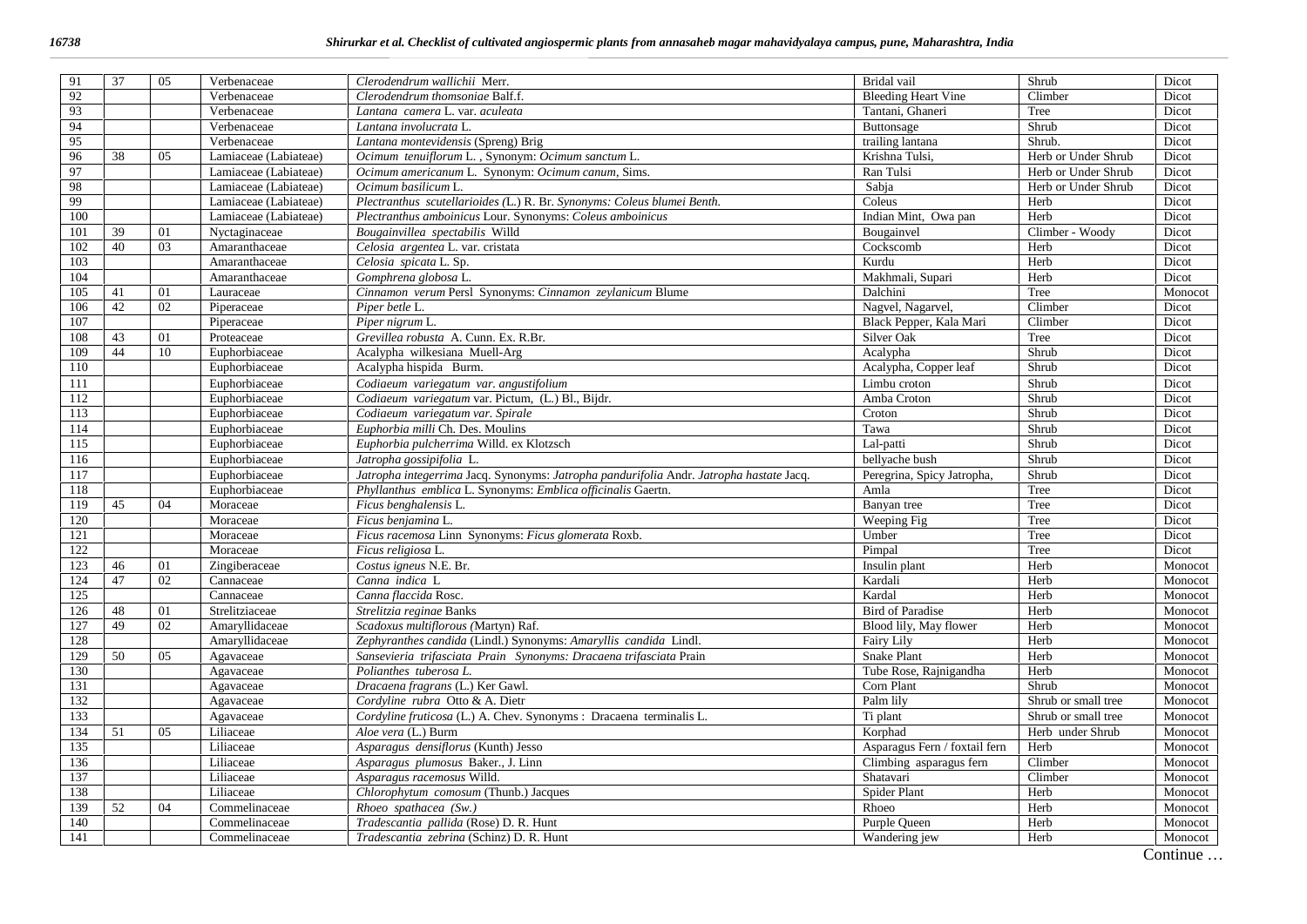| 142 |    |    | Commelinaceae      | Tradescantia spathacea Sw. Synonyms: Rhoeo discolor (L'Her.) Hance                     | Rhoeo                        | Herb    | Monocot |
|-----|----|----|--------------------|----------------------------------------------------------------------------------------|------------------------------|---------|---------|
| 143 | 53 | 05 | Arecaceae (Palmae) | Cocos nucifera L.                                                                      | Coconut                      | Tree    | Monocot |
| 144 |    |    | Arecaceae (Palmae) | Roystonea regia (Kunth) O. F. Cook Synonyms: Oreodoxa regia Kunth                      | Bottle Palm, Royal Palm      | Tree    | Monocot |
| 145 |    |    | Arecaceae (Palmae) | Licuala grandis (hort. Ex W. Bull) H. Wendl                                            | Ruffled fan palm, Palas palm | Shrub   | Monocot |
| 146 |    |    | Arecaceae (Palmae) | Livistona rotundifolia (Lamarck) Mart. Synonyms: Saribus rotundifolius (Lamarck) Blume | Fan palm, Table palm         | Tree    | Monocot |
| 147 |    |    | Arecaceae (Palmae) | Wodvetia bifurcate A.K. Irvine                                                         | Foxtail palm                 | Tree    | Monocot |
| 148 |    | 11 | Araceae            | Acorus calamus L.                                                                      | Wekhand                      | Herb    | Monocot |
| 149 | 54 |    | Araceae            | Aglaonema commutatum Schott                                                            | Philippine evergreen         | Herb    | Monocot |
| 150 |    |    | Araceae            | Aglaonema Modestum                                                                     | Chinese evergreen            | Herb    | Monocot |
| 151 |    |    | Araceae            | Aglaonema widuri                                                                       | <b>Red Peacock</b>           | Herb    | Monocot |
| 152 |    |    | Araceae            | Aglaonema nitidum                                                                      | Silver evergreen             | Herb    | Monocot |
| 153 |    |    | Araceae            | Dieffenbachia seguine (Jacq.) Schott                                                   | Dumb-cane                    | Herb    | Monocot |
| 154 |    |    | Araceae            | Dypsis lutescens (H. Wendl.) Beentje & J. Dransf.                                      | Areca palm                   | Tree    | Monocot |
| 155 |    |    | Araceae            | Epipremum aureum (Linden & André)                                                      | Money plant                  | Climber | Monocot |
| 156 |    |    | Araceae            | Monstera deliciosa Liebm.                                                              | Window Leaf,                 | Herb    | Monocot |
| 157 |    |    | Araceae            | Pothos Scandens L.                                                                     | Money plant                  | Climber | Monocot |
| 158 |    |    | Araceae            | Spathiphyllum cochlearispathum (Liebm.) Engl.                                          | Peace Lily.                  | Herb    | Monocot |
| 159 | 55 | 03 | Poaceae (Graminae) | Vitiveria zizanoides (L.)                                                              | Wala                         | Herb    | Monocot |
| 160 |    |    | Poaceae (Graminae) | Cymbopogon citratus (DC.) Stapf.                                                       | Lemon grass                  | Herb    | Monocot |